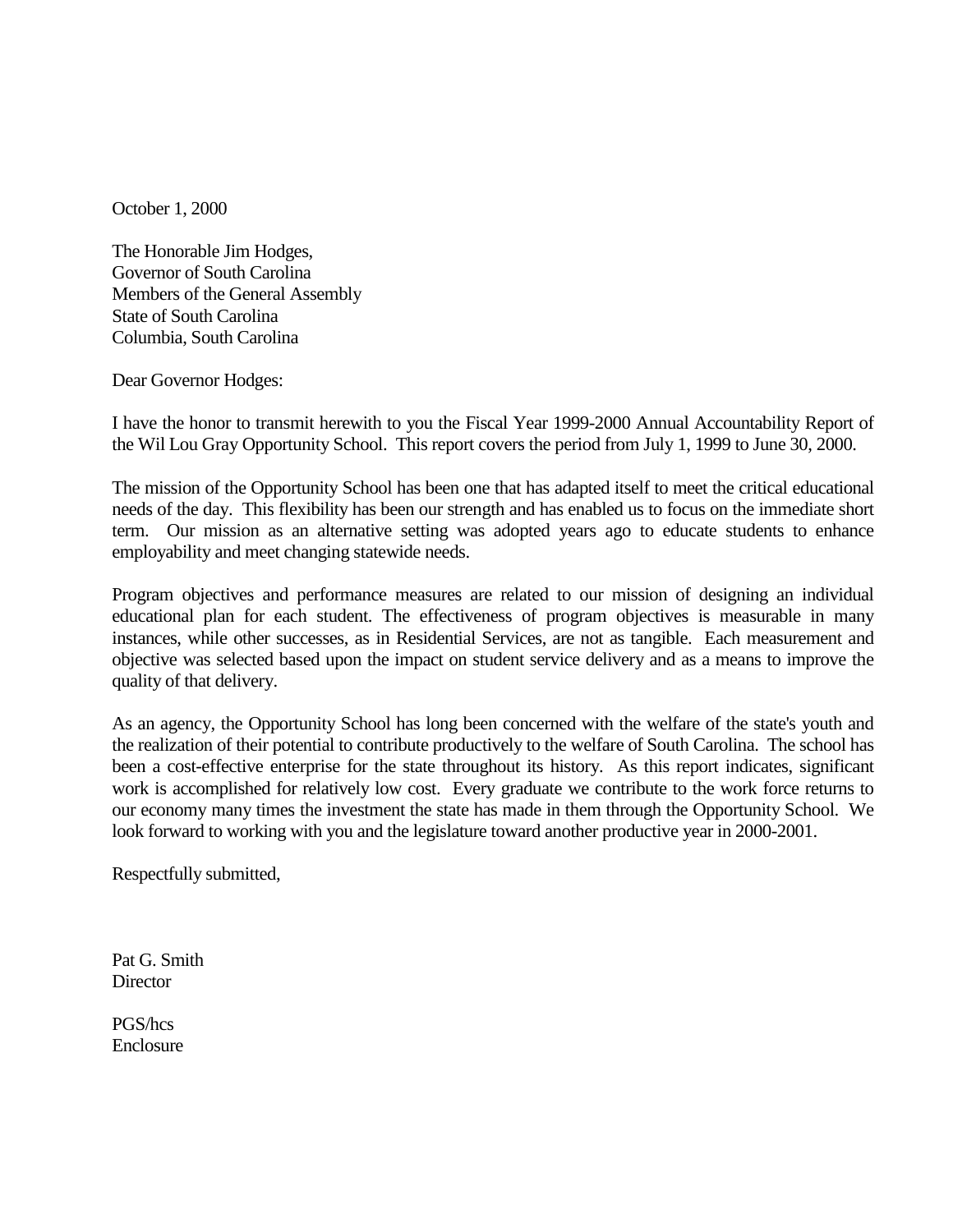#### **EXECUTIVE SUMMARY**

For more than seventy-five (75) years the Wil Lou Gray Opportunity School has served the people of South Carolina. From its founding in 1921 by the late Dr. Wil Lou Gray, to the present day, the agency has educated and provided vocational and life skills training to thousands of citizens of our State. Throughout that time the agency has adapted its mission to meet the critical needs of the day.

During those years, the Opportunity School successfully answered the challenge of providing alternative academic, vocational and residential services, with a focus on "at-risk" students. The traditional priority of the Opportunity School has been to provide a high school education supplemented with vocational training in order to prepare students for employment.

As our focus has followed the constant change in South Carolina's educational needs, the Wil Lou Gray Opportunity School and the South Carolina National Guard have collaborated to inaugurate the South Carolina Youth Challenge Academy. Our collaborative effort is the only Youth Challenge Academy among twenty-seven states operating outside of a military facility.

Beginning with school year 1998-99, an exciting new partnership with the National Guard has enabled South Carolina to offer "at-risk" students an innovative program of structure and academic training.

The Opportunity School continues to offer traditional academic and vocational training, social and life skills improvement, and employability enhancement. The Youth Challenge Academy also offers participants a structured lifestyle with an emphasis on becoming self-reliant through a disciplined, militarystyle environment. The Challenge Academy is premised upon leadership, teamwork and self-discipline as taught and modeled within a quasi-military framework.

A very important component of the Academy, is a year long mentorship that requires the cadet to be paired with a community leader in his/her own community. The mentoring phase accomplishes two goals: career guidance and reinforcement of Academy values and regular tracking of the cadet's progress; whether that progress is continuing education or employment.

While the delivery method of the Wil Lou Gray Opportunity School has been reshaped, our theme of motivating the "at-risk" student into a productive, employable young adult remains unchanged.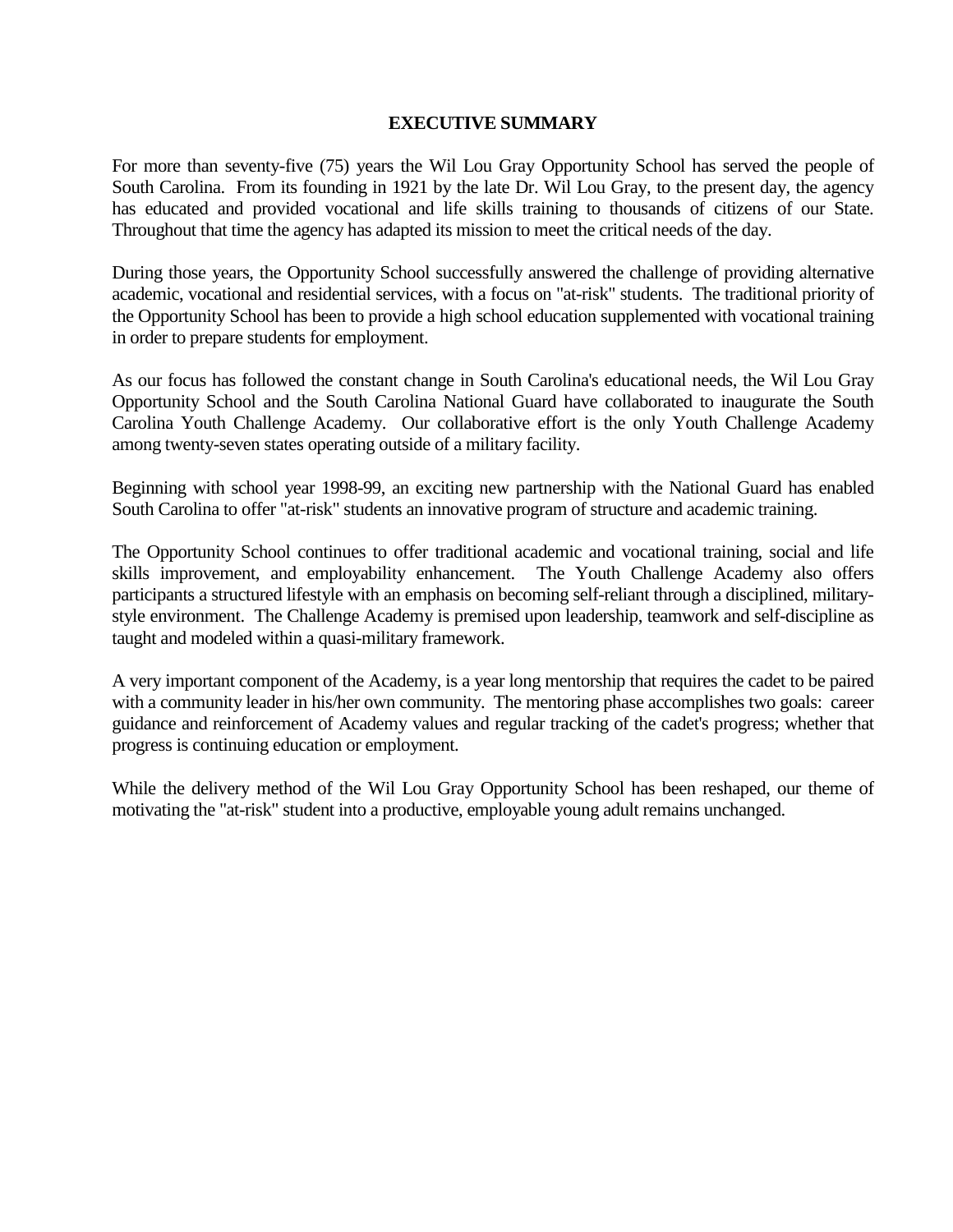### **PROGRAM - RESIDENTIAL SERVICES**

### *PROGRAM GOAL:*

Provide all resources necessary to assure supervision, coordination of service learning, recreational activities and the positive direction of the cadet population on a 24 hours per day seven days per week basis.

### **PROGRAM OBJECTIVES:**

- To ensure all students who complete the program acquire the basic skills and self-discipline necessary to succeed in life.
- All students must meet the eight core components which consist of the following: Life Coping Skills, Work Skills Training, Leadership/Followership, Physical Fitness, Academic Excellence, Responsible Citizenship, Health & Well-being and Community involvement.
- All students will complete a minimum of 40 hours of community service and an Outdoor Education Course.

### **PERFORMANCE MEASURES:**

*Workload Indicators:*

- 156 days per cycle
- 2 cycles per academic year
- 15 full-time and 1 part-time staff members
- 239 minimum students served annually

### *EFFICIENCY MEASURES:*

\$1,478 per student

### **EFFECTIVENESS MEASURES 99-00:**

- Each graduating cadet completed a minimum of 40 hours of community service and an Outdoor Education Course.
- Each graduating cadet completed life coping skills training.
- Each graduating cadet completed job readiness training to enhance employability.
- Each graduating cadet met certain physical fitness standards.

| <b>State Cost</b> | <b>EIA Cost</b> | <b>Other Cost</b> | <b>Federal Cost</b> | <b>Total Cost</b> | <b>Unit Cost Based</b><br>on 239 Students<br><b>Served</b> |
|-------------------|-----------------|-------------------|---------------------|-------------------|------------------------------------------------------------|
| 353.180           | 0.00            | 0.00              | 0.00                | 353,180           | 1.478                                                      |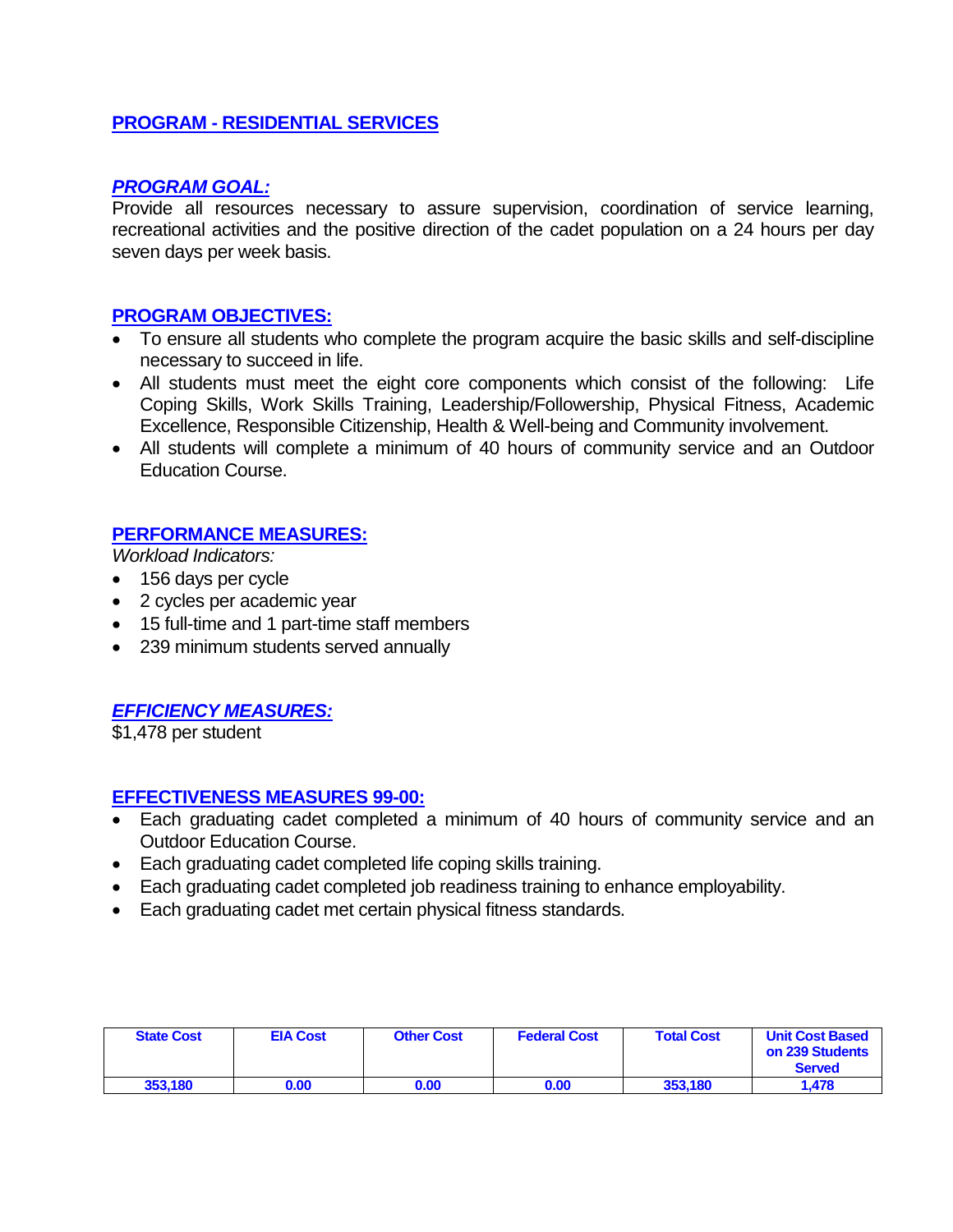### **PROGRAM - SPECIAL SERVICES**

### *PROGRAM GOAL:*

Develop resources to facilitate the admissions process for prospective candidates and their families.

Develop resources to provide intervention to Candidates/Cadets, their families, and others working with Candidates/Cadets enrolled at the Wil Lou Gray Opportunity School.

### **PROGRAM OBJECTIVES:**

*Admissions*

- Prospective Candidates will be provided with information on the application process.
- Prospective Candidates will receive the assistance needed to complete the application process.
- Prospective Candidates will be interviewed and assessed with the TABE (Test of Adult Basic Education) prior to determining acceptance status.
- Prospective Candidates will receive a letter informing them of their acceptance status no later than two weeks prior to the start of the cycle.

*Special Education*

• IDEA regulations will be followed to determine Cadet's eligibility for special education services.

### *Intervention*

- Staff will be informed of the procedures to request consultation for intervention.
- Intervention will occur within seventy-two (72) hours following a request for consultation.
- Crisis intervention will occur within twenty-four (24) hours.
- Candidates will be screened to determine eligibility for AOD (alcohol and other drugs) services during the pre challenge phase.
- Case notes reflecting intervention provided will be completed within one week of contact with Candidate/Cadet.

### **PERFORMANCE MEASURES:**

*Workload Indicators:*

- 156 days per cycle
- 2 cycles per academic year
- 3 professionally certified staff members
- 239 minimum students served annually

**EFFICIENCY MEASURES:** \$466 per student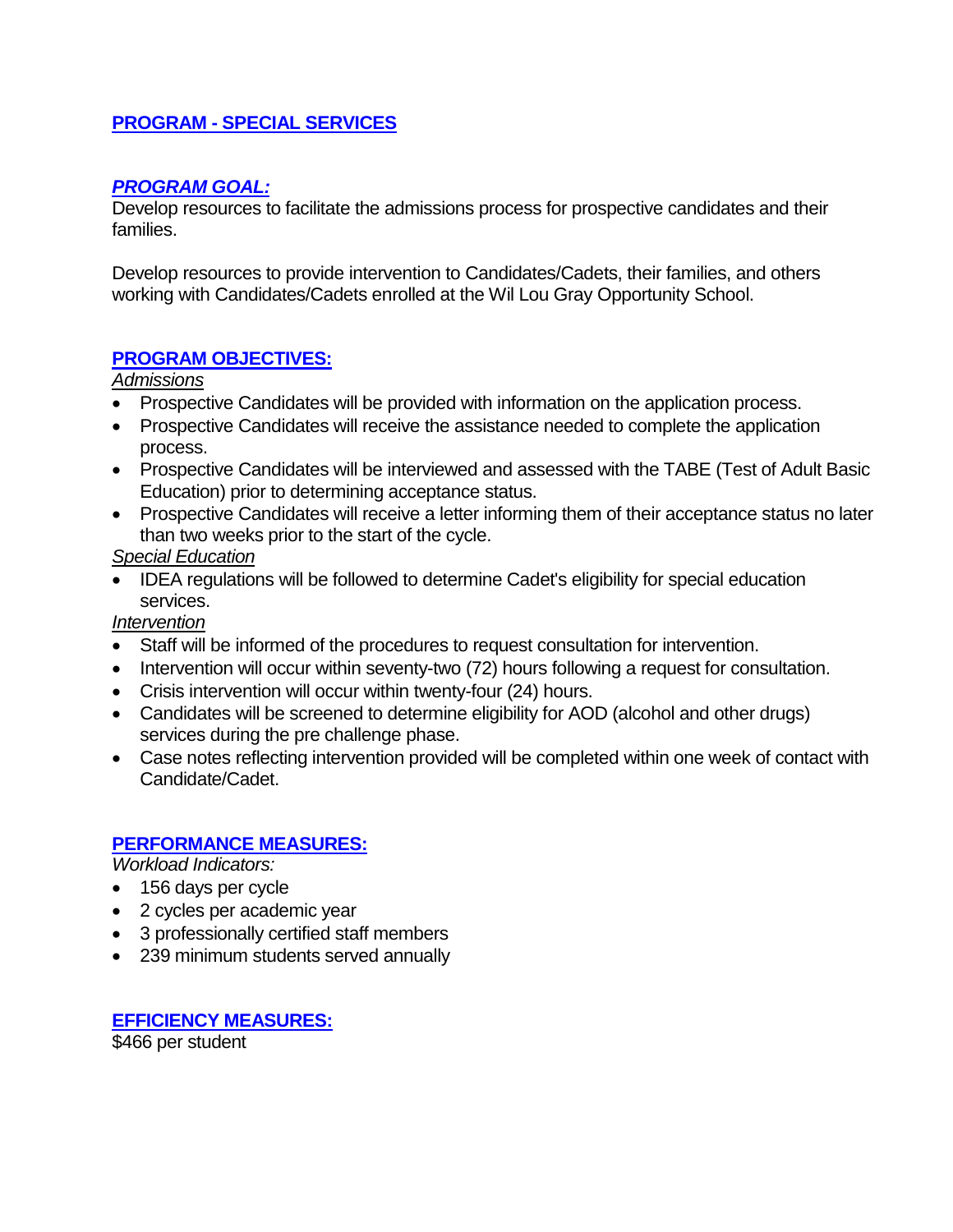## *EFFECTIVENESS MEASURES 99-00*

*Admissions*

- Four hundred five (405) completed applications received.
- Three hundred seven (307) prospective candidates accepted.
- Twenty-six (26) prospective candidates denied.
- Seventy-two (72) did not complete application process.

• Letter informing applicant of acceptance status filed in each prospective candidate's folder. *Special Education*

• A special review meeting was held for seventeen (17) students following IDEA regulations. *Intervention*

- Two hundred eleven (211) students screened for AOD services, sixty (60) assessed to determine appropriateness for services. Sixty students received AOD services.
- Case notes kept to reflect intervention completed with Candidates/Cadets.

| <b>State Cost</b> | <b>EIA Cost</b> | <b>Other Cost</b> | <b>Federal Cost</b> | <b>Total Cost</b> | <b>Unit Cost Based</b><br>on 239<br><b>Student Served</b> |
|-------------------|-----------------|-------------------|---------------------|-------------------|-----------------------------------------------------------|
| 48.670            | 40.121          | 0.00              | 22.592              | 111.383           | 466                                                       |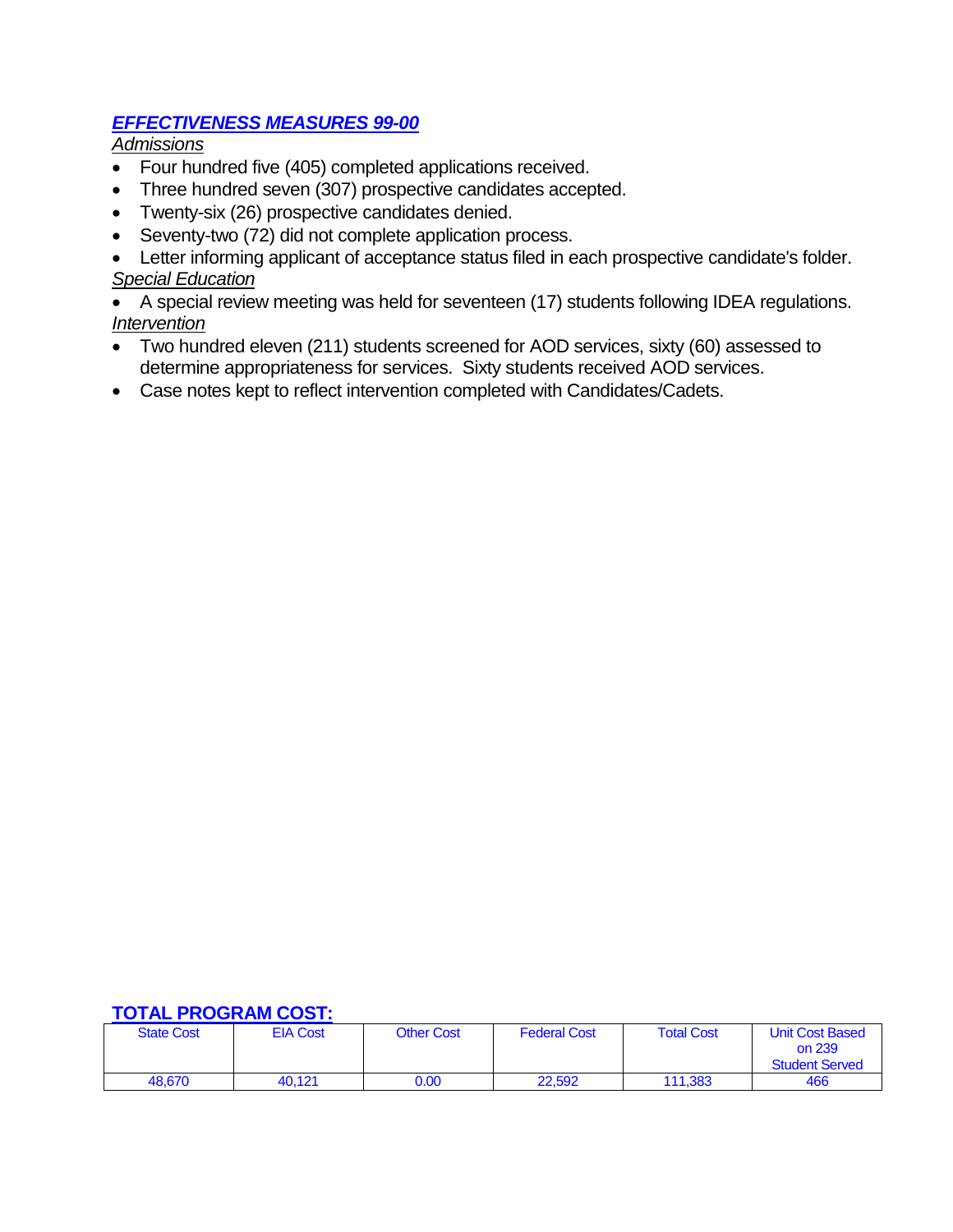# **PROGRAM - HEALTH SERVICES**

### *PROGRAM GOAL:*

Provide resources necessary to maintain the health of each student enrolled.

### *PROGRAM OBJECTIVES:*

- Plan appropriate nursing care to promote optional performance of student.
- Implement plan to use community and private resources to meet all of students health needs.
- Evaluate effectiveness of all treatment plans related to student, and review as needed.
- Assess dental needs of all students and follow-up with treatments and/or referrals.
- Assess mental health concerns and refer to private or community health professionals.
- Implementation of school-based mental health services.
- Develop and implement drug urine testing program.
- Develop emergency plan to adapt to all student critical needs (diabetes, asthma, suicidal, etc.) with 911 emergency personnel as final resort.
- Develop and implement immunization program to assure that every student has appropriate immunization per DHEC schedule.

### **PERFORMANCE MEASURES:**

*Workload Indicators:*

- 156 days per cycle
- 2 cycles per academic year
- 239 minimum students served annually

### **EFFICIENCY MEASURES**

\$554 per student

### *EFFECTIVENESS MEASURES: 99-00*

- 98% of graduating students have left program in better physical/mental health than when entering program as evidenced by exit physicals and signatures.
- Developed and implemented drug testing program.
- Established agreement with pharmacies to have all student prescriptions filled in a timely fashion.
- Developed emergency plan to adapt to all students critical health needs.
- Developed and implemented student immunization program per DHEC schedule.
- Provided necessary transportation to students outside a medical appointments 100% of the time.

| <b>State Cost</b> | <b>EIA Cost</b> | <b>Other Cost</b> | <b>Federal Cost</b> | <b>Total Cost</b> | <b>Unit Cost Based</b><br>on 239 Students<br>Served |
|-------------------|-----------------|-------------------|---------------------|-------------------|-----------------------------------------------------|
| 115.709           | 16.687          | 0.00              | 0.00                | 132.396           | 554                                                 |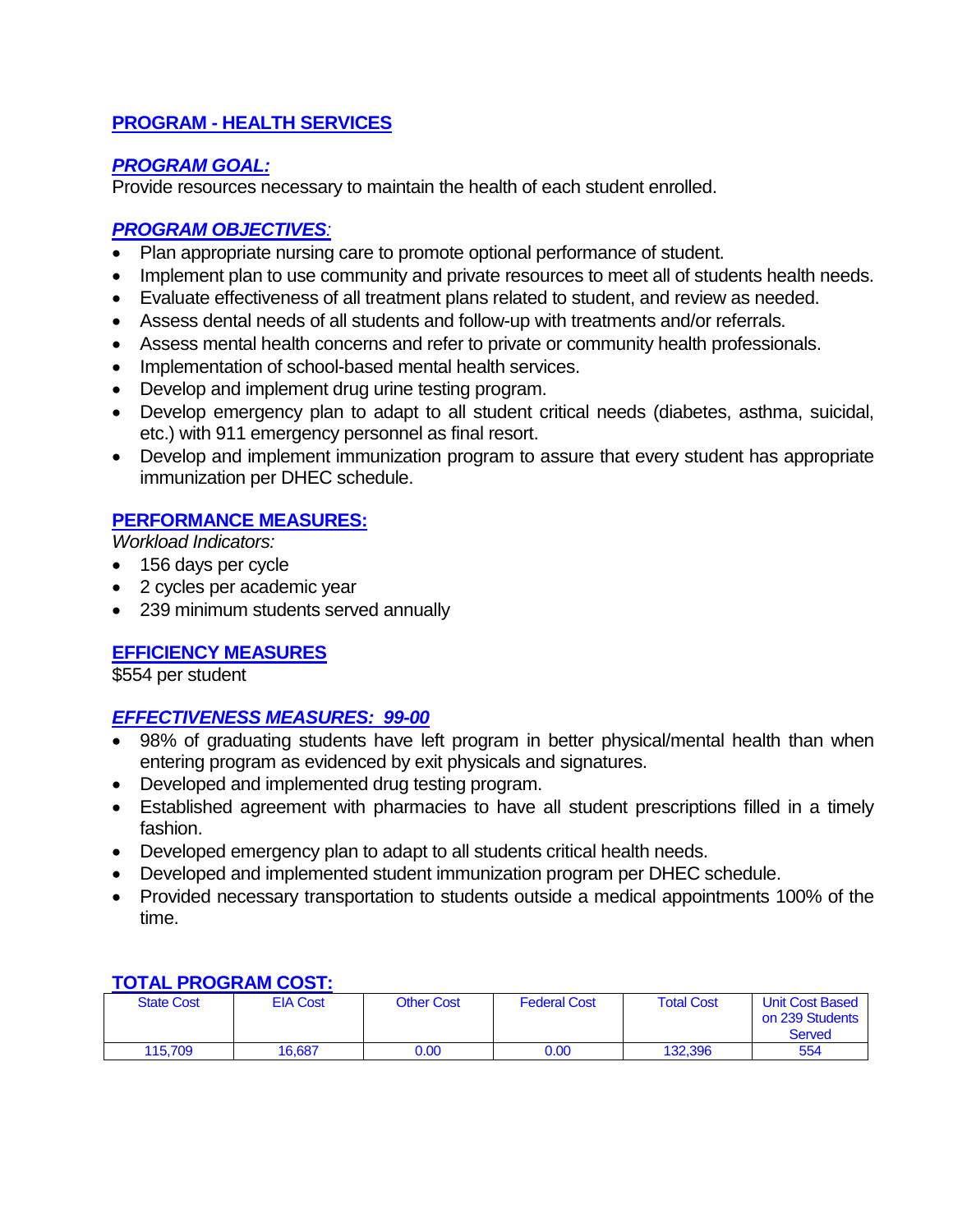## **PROGRAM - FACILITIES AND SUPPORT SERVICES**

## **PROGRAM GOAL:**

To provide support services to all phases of the total school program. This includes food services, maintenance, public safety and transportation.

## *PROGRAM OBJECTIVES:*

- To maintain a nutritious and well-balanced food services program.
- To maintain a progressive, preventive program designed to operate all equipment, buildings and grounds at optimum efficiency.
- To ensure a safe and secure campus environment.
- To provide adequate transportation vehicles in support of all departments.

### **PERFORMANCE MEASURES:**

*Workload Indicators:*

- *Food Service: S*taff of seven provides three meals daily, seven days a week. Additionally, staff provides food for special campus events such as cookouts and banquets*.*
- *Plant Maintenance:* Services maintain 174,000 square feet of building space and 89 acres of campus with 12 people directed by a maintenance supervisor. This staff responds to over 500 work orders annually.
- *Public Safety*: Two public safety officers certified by the South Carolina Criminal Justice Academy ensure safe campus environment seven days a week and the security of 23 campus buildings.
- *Transportation:* Maintain all agency vehicles to transport students and staff to appointments. Maintain all service vehicles.

### **EFFICIENCY MEASURES**:

\$6,035 per student

### *EFFECTIVENESS MEASURES 99-00*

- Reduced cost by 3% per square foot for cleaning and maintaining buildings.
- Maintained an average three days between work orders and repairs for 82% of work orders.
- Maintained a 5% reduction in fat content of meals while student/staff participation remained at current levels.
- Public safety and transportation vehicles maintained as described without negative exception.

|                   | 1916   1199116111 9991. |                   |                     |                   |                                           |  |  |  |
|-------------------|-------------------------|-------------------|---------------------|-------------------|-------------------------------------------|--|--|--|
| <b>State Cost</b> | <b>EIA Cost</b>         | <b>Other Cost</b> | <b>Federal Cost</b> | <b>Total Cost</b> | Unit Cost Based On<br>239 Students Served |  |  |  |
| 1,343,912         | 0.00                    | 15.928            | 82.446              | 1.442.286         | 6,035                                     |  |  |  |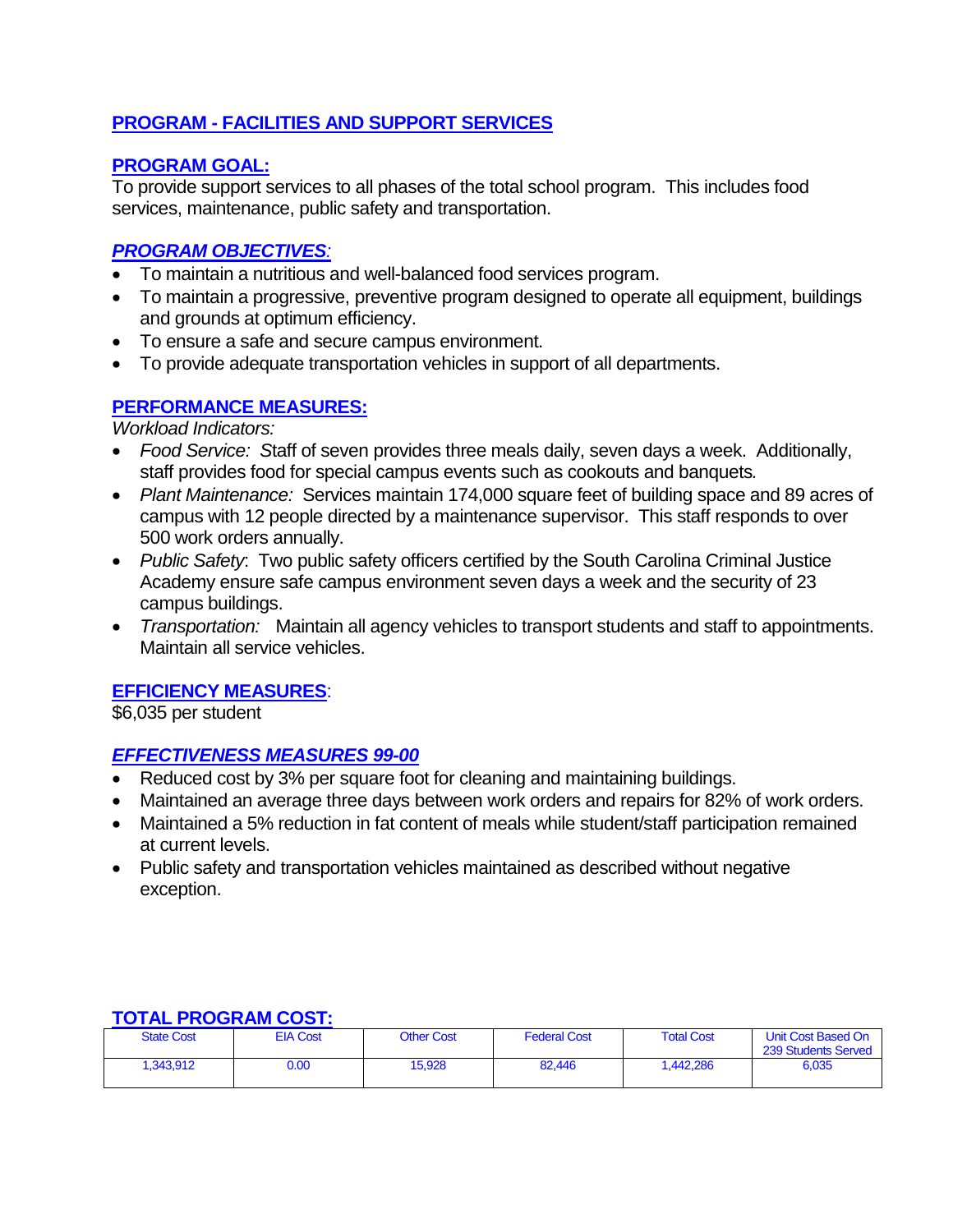# **WIL LOU GRAY OPPORTUNITY SCHOOL**

**MISSION STATEMENT:** The Wil Lou Gray Opportunity School provides GED preparation to citizens of South Carolina at least sixteen (16) years of age who are most at risk of: dropping out and not completing their education; not making the transition from public schools to the work force, and whose home-school-community environment impedes rather than enhances the chance they will stay in school and become prepared for employment.

### **PROGRAM - EDUCATION**

### **Program Goal:**

Provide an instructional program in individualized GED labs for all students entering the program with levels, as indicated by the TABE instrument, that allows them to benefit from such instruction.

### **PROGRAM OBJECTIVES:**

- 60% of all students taking the GED will successfully complete the test.
- 75% of all graduating cadets will achieve at least 1 year of progress in reading during 5 months of instruction as indicated by post TABE testing.

### **PERFORMANCE MEASURES:**

- 142 days per cycle in academic instruction
- 2 cycles per academic year
- 239 minimum students served annually
- 19 professionally certified instructors

### **EFFICIENCY MEASURES:**

\$5,441 per student

### **EFFECTIVENESS MEASURES 99-00**

- 63% of cadets who took the GED were successful.
- 64% of graduating cadets achieved at least 1 year progress in reading with only 5 months instruction.

| <b>State Cost</b> | <b>EIA Cost</b> | <b>Other Cost</b> | <b>Federal Cost</b> | <b>Total Cost</b> | <b>Unit Cost Based</b><br>on 239 Students<br>Served |
|-------------------|-----------------|-------------------|---------------------|-------------------|-----------------------------------------------------|
| 824.872           | 415.813         | 59.648            | -0-                 | 1.300.333         | 5.441                                               |